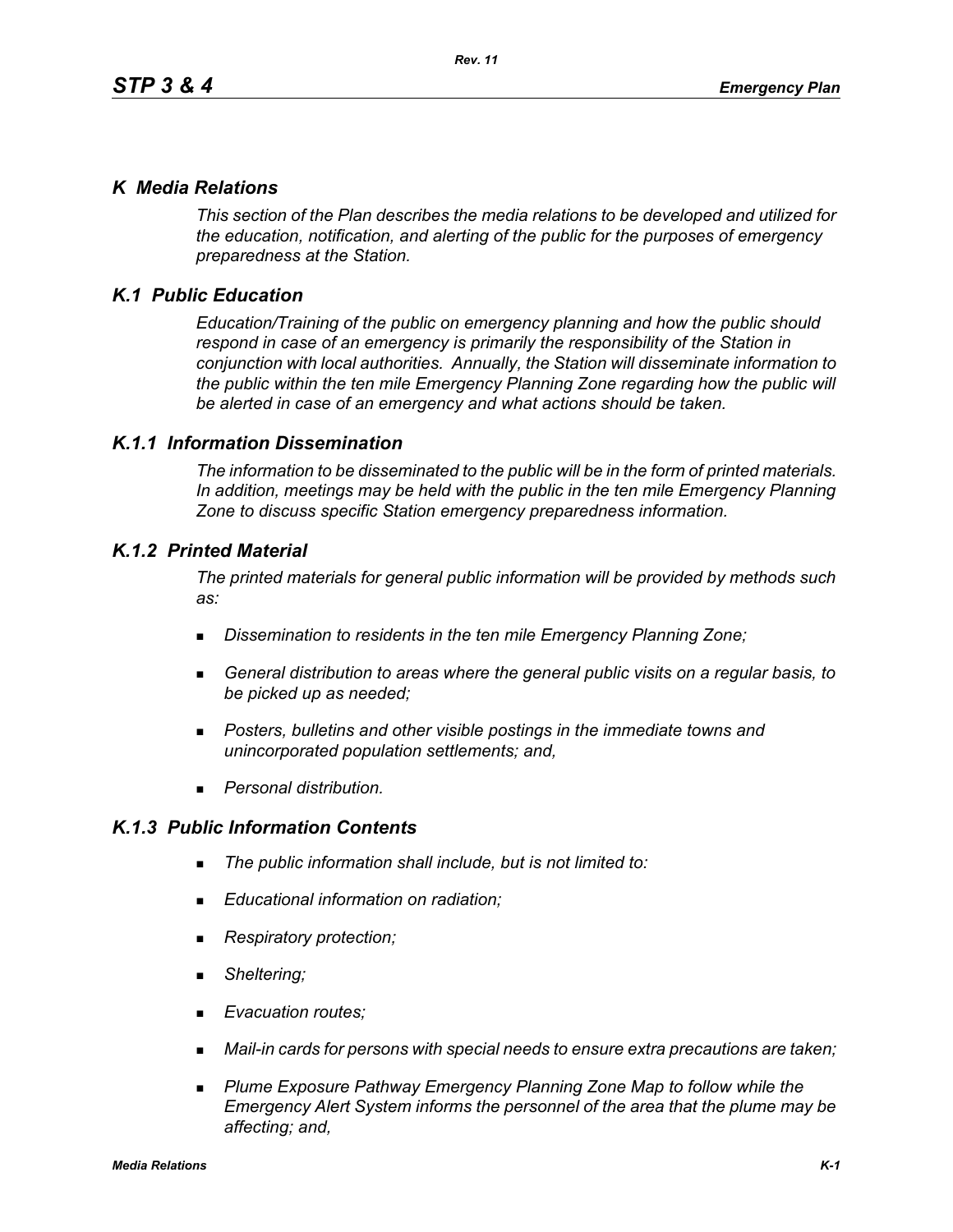- *Contacts and telephone numbers for additional information.*
- *Public information material is available to residents along with a Spanish information number.*

## *K.1.4 Station Continuing Education/Information Program*

*The Station promotes a continuing program of public education throughout the Station in regard to nuclear power in general and the Station in particular. Emergency planning is included in these information programs.* 

### *K.1.5 Education Responsibility*

*Education of the public regarding nuclear power and emergency response planning is the responsibility of the Supervisor, Emergency Response.* 

## *K.1.6 Distribution of Alert Radios*

*The Supervisor, Emergency Response or designee will distribute the alert radios and provide the public with an introduction to the emergency notification process.* 

### *K.2 Public Information Distribution*

*The public information is distributed annually by mail to residences, businesses, and public buildings within the ten mile Emergency Planning Zone of the Station.*

#### *K.3 Transient Population Distribution*

*A general distribution to reach the transient population is achieved by posting information in public areas and by placing supplies of prepared written materials in areas where the general populace frequents.* 

#### *K.4 Education and Information Program Resources*

*Media advertisements, telephone messages, news releases, and public information seminars may be utilized as necessary to achieve an effective information and education program.* 

#### *K.4.1 News Media Participation*

*At least annually, the news media will be invited to participate in a program to acquaint them with the emergency planning effort at the Station. Typical topics covered will be information concerning radiation, and points of contact for release of information to the media in case of an emergency, or for plant specific material sent to the media.*

#### *K.4.2 Specific Media Requests*

*The South Texas Project Communications and Public Affairs Group will respond to specific media requests for information concerning nuclear power emergency planning and the Station.*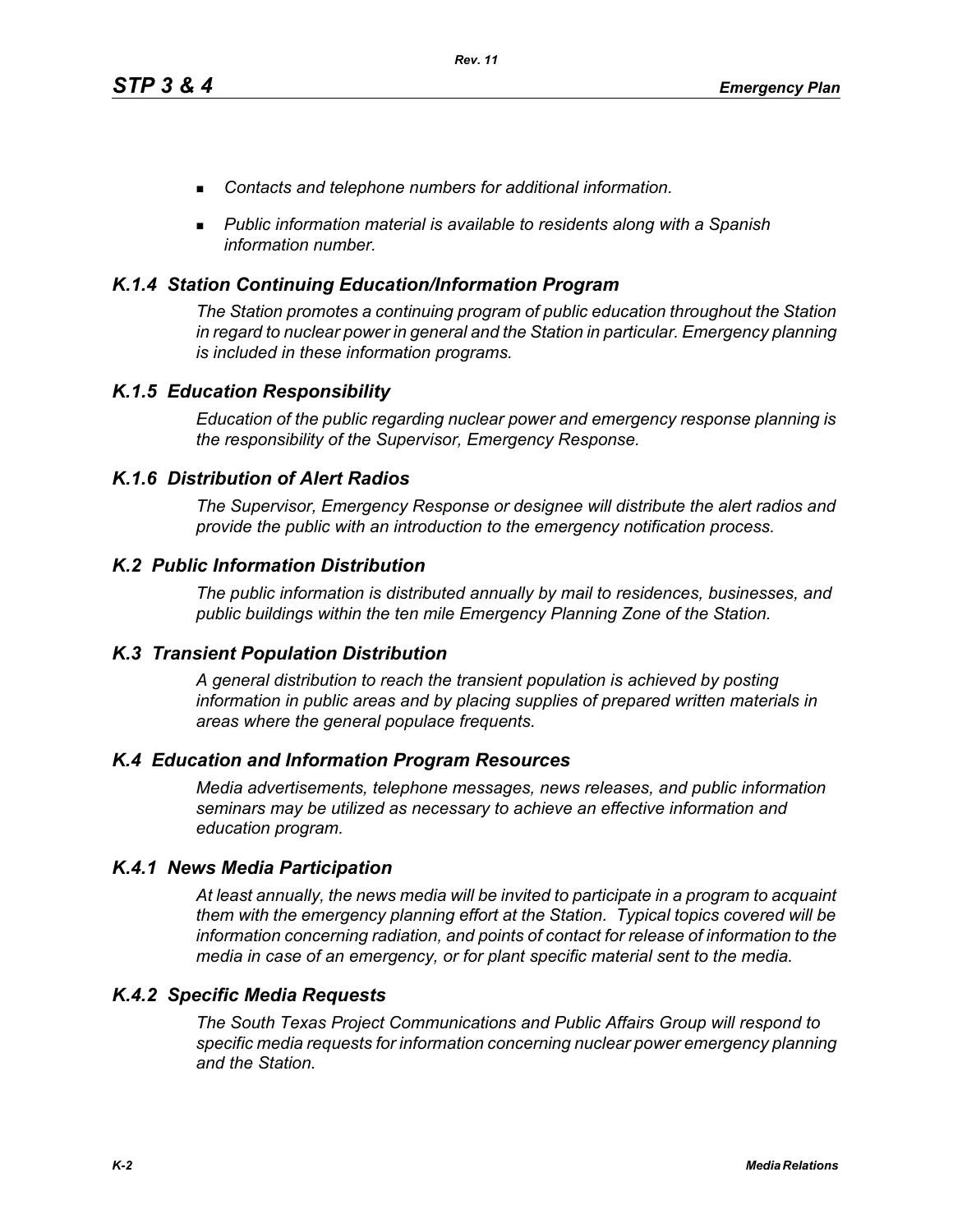# *K.5 Media Information Organization*

*It is the policy of the Station to provide prompt and accurate information to the public*  for events that may affect or simply interest the nearby community and the public at *large.* 

# *K.5.1 Normal Events and Unusual Events Release*

*News releases during declared Unusual Events will be issued by the South Texas Project Communications and Public Affairs Group.* 

## *K.5.2 Early Information Release*

*During an Alert or Higher event, prior to activation of the Joint Information Center, The Site Public Affairs Coordinator or an individual from the South Texas Project Communications and Public Affairs Group will support the Emergency Director issuing press releases.* 

## *K.5.3 Joint Information Center Activation*

*The Joint Information Center is staffed at the declaration of an Alert and may be activated at the discretion of the Emergency Director. The Joint Information Center shall be activated at a Site Area Emergency or General Emergency. After the activation of the Joint Information Center, all news releases concerning the emergency at the Station shall be issued from the Joint Information Center. These information releases shall be the basis for information provided to the Station and employees, government groups, other utilities, and industry groups, as well as media outlets and the media representatives located at the Joint Information Center. Figure K-1 provides a typical layout of the Joint Information Center.* 

## *K.5.4 Media Response/Rumor Control Manager*

*Media and public inquiries will be handled by the South Texas Project Communications and Public Affairs Personnel and STPNOC Co-Owners while the on-duty emergency response organization is enroute to the Joint Information Center. The Co-Owners will be contacted and provided information to answer media and public inquiries and to direct the media to the Joint Information Center.*

#### *K.5.5 Company Spokesperson*

*The Company Spokesperson is the primary spokesperson for the Station and together with the Joint Information Center Director shall remain responsible for the consistency of the information released. The Joint Information Center Director and/or the Emergency Director may select individuals to address the public on behalf of the Station as their respective expertise is needed.* 

### *K.6 News Releases*

*News releases are issued periodically from the Joint Information Center under the direction of the Company Spokesperson. The Staff Writer will obtain information from the Site Public Affairs Coordinator. Information will be drafted into news releases and coordinated with federal, state and county public information officers for release.*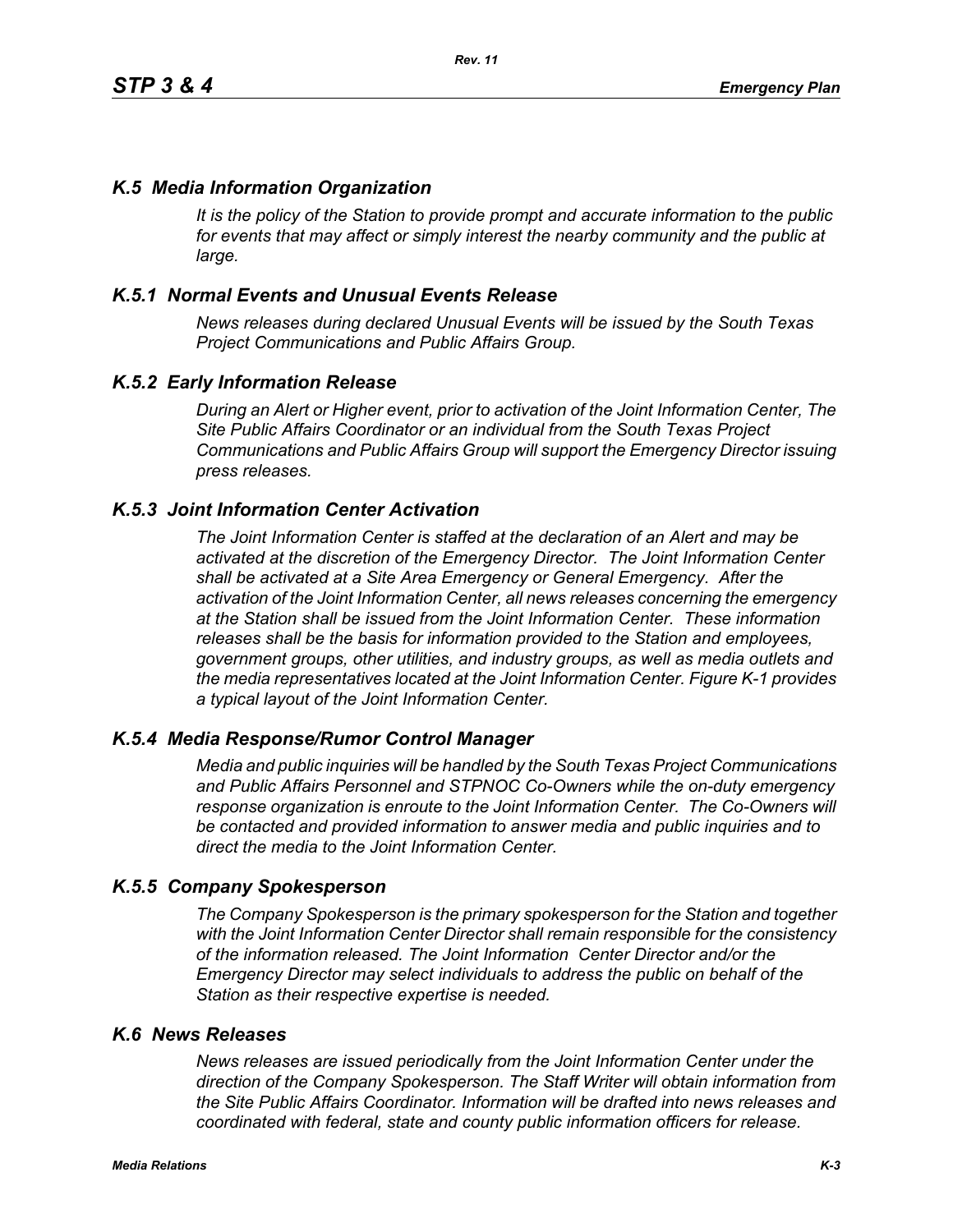# *K.7 News Conferences*

*News conferences will be held periodically at the Joint Information Center when activated during a declared emergency at the Station involving a Site Area Emergency or General Emergency.* 

- *Federal, State, and County authorities are invited to have representatives and spokespersons present at news conferences.*
- **Prior to each news conference or news release, the representatives of the Station,** *the Station owners, Federal, State, and local public information officers shall have the information to be released available for review.*
- *Media kits, containing maps, photographs, and Station historical background may be available for distribution at news conferences as needed.*

## *K.8 Media Requests*

*Any special media requests for specific interviews, visits to the Station or Control Room simulator, video tapes or films of the Control Room, and other unusual requests will be coordinated by the Media Relations Manager through the Site Public Affairs Coordinator.* 

- *Appropriate Station personnel can be made available for special background interviews.*
- *Special requests may be refused if they impact the Station security or safety programs or if the Emergency Director believes that media personnel may be placed in a situation of unnecessary hazard.*

## *K.9 Information Flow*

*During a declared emergency, the flow of factual information to employees and the public is critical. To ensure that the reports issued and disseminated about the Station are true and factual, the following rumor control program is established when the Joint Information Center is activated or earlier, if deemed necessary by the Joint Information Center Director.* 

# *K.9.1 Rumor Control*

*Under the direction of Media Monitoring/Rumor Control Manager, media monitors in the Joint Information Center shall monitor radio, television, and newspapers for misleading or erroneous information. In addition, under the direction of the Media Monitoring/Rumor Control Manager, Rumor Control Monitors in the Joint Information Center shall answer public telephone inquiries. The Media Monitoring/Rumor Control Manager is located in the Rumor Control Room at the Joint Information Center.* 

 *The Rumor Control Monitors and Media Monitors shall collect and consolidate rumors/misinformation and inform the applicable position or agency.*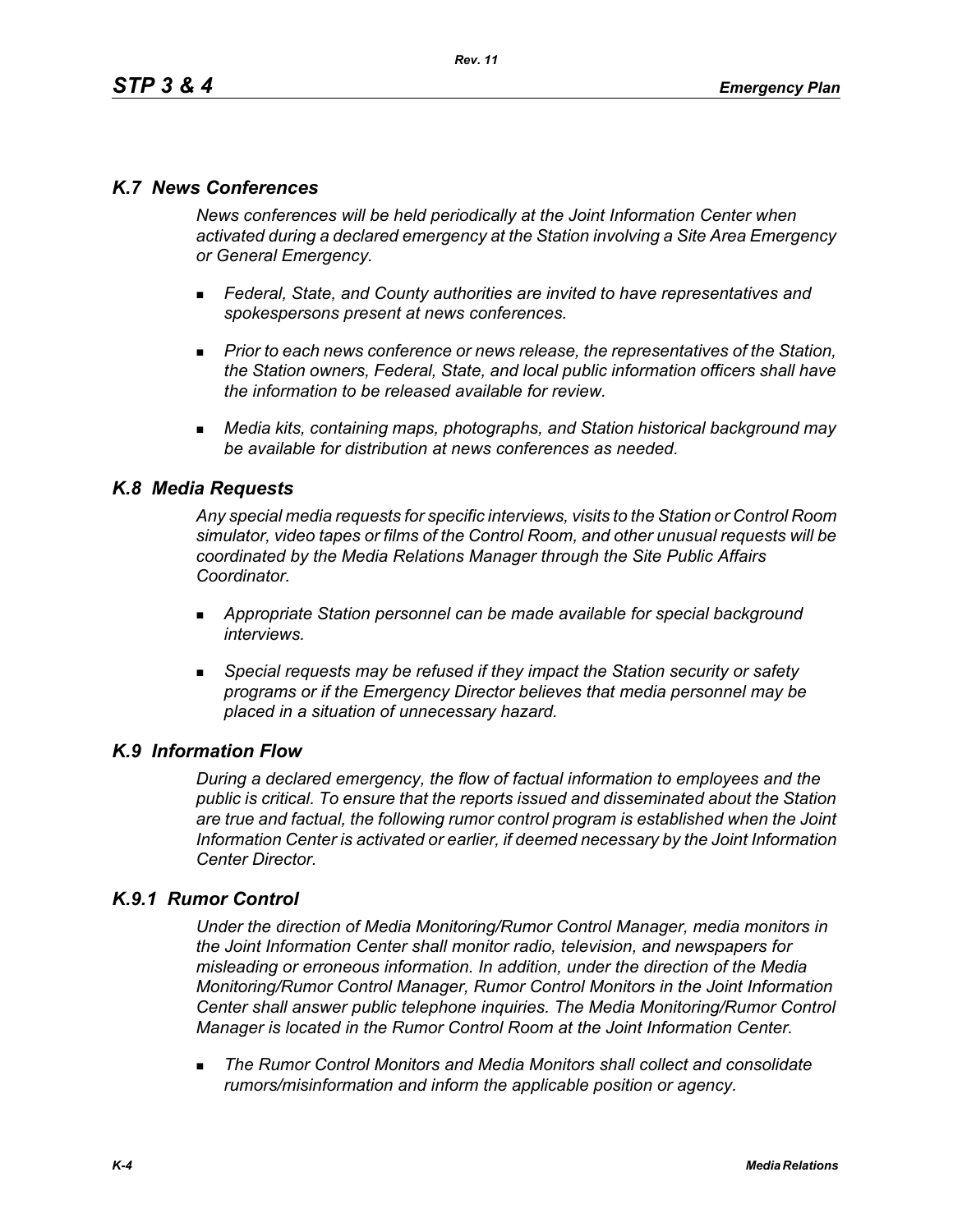*Rev. 11*

- *Rumor/misinformation shall be interpreted and discussed to coordinate appropriate responses and for immediate knowledge of what information is being released to the public from all parties.*
- *The Co-Owners shall collect and consolidate rumors/misinformation from customer service telephone operators and district offices and provide these rumors to the appropriate individual at the Joint Information Center.*

# *K.9.2 Misinformation Handling*

*State and County representatives shall handle misinformation relating to offsite conditions, including recommended protective measures.* 

*The Station shall address misinformation regarding Station/utility rumors. Rumors and incorrect information shall be addressed at news conferences when necessary.* 

*The Station shall also discuss information addressed in the news releases regarding protective action recommendations.* 

# *K.10 Joint Information Center*

*The Joint Information Center shall be operated as a joint information center where the Station, the State, County, and Federal Public Information Officers shall coordinate information, issue news bulletins, and participate in joint news briefings. 0ERP01-ZV-OF02, Joint Information Center Activation, Operation, and Deactivation describes how the Joint Information Center information is disseminated.*

*The Joint Information Center provides a spokesperson work area for Station, state, county, and federal public information officers. The entire Best Western Matagorda Hotel and Conference Center is available as the Joint Information Center, via a letter of agreement and contract; therefore, if private work areas are needed, space can be made available. Telecommunications facilities shall be available to include, but not be limited to:* 

- *Telephone links, with long distance capabilities;*
- *Telecopiers with nationwide capability; and,*
- *Radio and television hookups (for viewing) with cable television availability.*